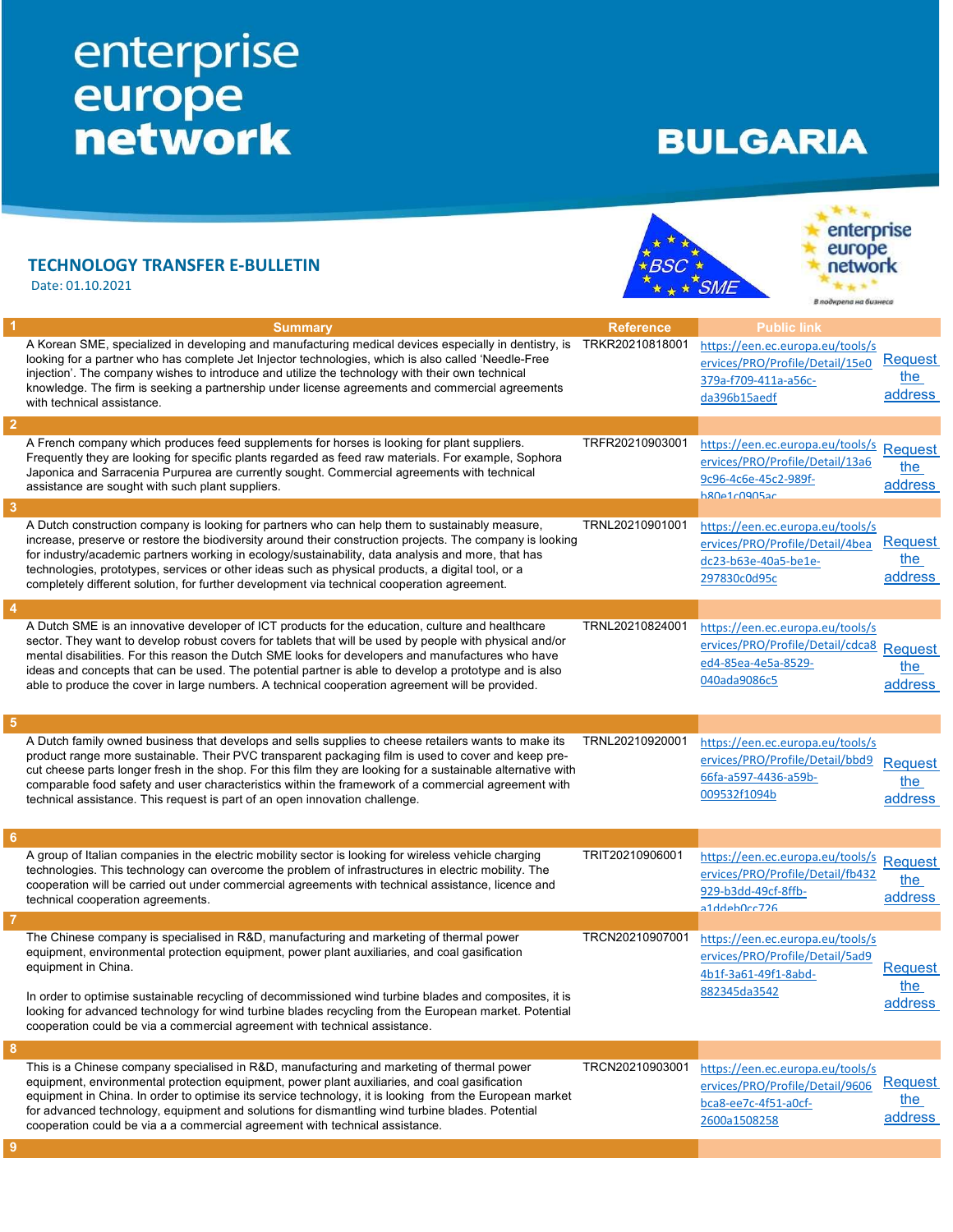|    | The Chinese company is a management investment company, which is mainly engaged in<br>pharmaceutical and health-care, commodity trading, real estate investment, and financial services<br>business.<br>Based on its business exploration, it seeks bio-pesticide and bio-fertiliser technology from the European                                                                                                                                                                                                                                | TRCN20210910001 | https://een.ec.europa.eu/tools/s<br>ervices/PRO/Profile/Detail/8240<br>c896-11d0-4548-91d1-<br>ba865364162e         | <b>Request</b><br>the<br>address |
|----|--------------------------------------------------------------------------------------------------------------------------------------------------------------------------------------------------------------------------------------------------------------------------------------------------------------------------------------------------------------------------------------------------------------------------------------------------------------------------------------------------------------------------------------------------|-----------------|---------------------------------------------------------------------------------------------------------------------|----------------------------------|
|    | market via a commercial agreement with technical assistance.                                                                                                                                                                                                                                                                                                                                                                                                                                                                                     |                 |                                                                                                                     |                                  |
| 10 | The company is a Spanish SME leader in the field of biosensor-based analytical devices applied to food TOES20210811001<br>safety monitoring. Innovation of the solution relies on being the first digitized and inexpensive integral<br>solution for food safety monitoring composed by digital biosensing devices connected to cloud services<br>for monitoring critical food safety parameters through all the value chain. The company offers a<br>technical or research cooperation agreement to continue developing the system.             |                 | https://een.ec.europa.eu/tools/s<br>ervices/PRO/Profile/Detail/06fed Request<br>733-ba12-4453-9add-<br>9b9222081f81 | the l<br>address                 |
| 11 | A Spanish SME leader in the field of biosensor-based analytical devices applied to food safety<br>monitoring and health diagnostics offers the opportunity to collaborate in the development of solutions<br>based on lateral flow immunosensor (LFI)-based rapid tests with the possibility of large-scale<br>production for both health diagnostics and food safety.<br>This could be held under a manufacturing, research cooperation or technological cooperation<br>agreement.                                                              | TOES20210811002 | https://een.ec.europa.eu/tools/s<br>ervices/PRO/Profile/Detail/cf11b<br>c2e-4a6c-4e99-9e54-<br>5a8c64fda69a         | <b>Request</b><br>the<br>address |
| 12 | A European consortium has developed a unique Autonomous Smart Sensing Card (ASSC), which<br>combines an energy autonomous multi-sensor platform in a credit card-size device. It is ideal for<br>several applications in buildings and as a wearable.<br>The consortium is looking for companies and R&D institutions interested in using the card or tailoring<br>the design to fit their needs. The consortium is interested in technical cooperation agreement.                                                                               | TOGR20210723001 | https://een.ec.europa.eu/tools/s<br>ervices/PRO/Profile/Detail/0747f<br>023-3971-4ce1-bcf9-<br>19767c11bf1b         | Request<br>the<br>address        |
| 13 | A Korean biotech company has developed the new therapeutic technology of Rheumatoid Arthritis (RA) TOKR20210805001<br>drug, easing the human joint's inflammation by targeting a new recombinant protein. The new<br>recombinant protein helps RA patients recover their damaged joints and increase joint healing. They<br>aim to conduct clinical trials and gain IND (Investigational New Drug) approvals in the U.S. until 2022.<br>The Korean company is looking for biotech partners to gain the new RA drug under a license<br>agreement. |                 | https://een.ec.europa.eu/tools/s<br>ervices/PRO/Profile/Detail/85c3<br>e85b-10f1-4c93-a24d-<br>2aa50f1576d7         | <b>Request</b><br>the<br>address |
| 14 |                                                                                                                                                                                                                                                                                                                                                                                                                                                                                                                                                  |                 |                                                                                                                     |                                  |
|    | A Korean SME, based in Seoul, has developed a new method of the work-holding system which is<br>controlled by magnetism. This technique can be applied to a wide range of industries such as<br>automobiles, machinery, and lift/hold automation. The technology can give solutions to the problems<br>that occur in the existing work-holding system, enhancing energy efficiency. The company is looking for<br>international partnerships under license agreements.                                                                           | TOKR20210817001 | https://een.ec.europa.eu/tools/s<br>ervices/PRO/Profile/Detail/fe1d2<br>aa8-e4cb-499f-87a5-<br>1ee481cc159b         | <b>Request</b><br>the<br>address |
| 15 |                                                                                                                                                                                                                                                                                                                                                                                                                                                                                                                                                  |                 |                                                                                                                     |                                  |
|    |                                                                                                                                                                                                                                                                                                                                                                                                                                                                                                                                                  |                 |                                                                                                                     |                                  |
|    | A Korean SME, based in Seoul, is a company specialized in renewable energy development. The firm<br>has invented a new type of wind power generating system using horizontal blades. This system can<br>generate 4 times as much power as VAWTs (Vertical-Axis Wind Turbine; existing wind turbines), by<br>using only 1/80 of its space and less cost. The company is interested in having international<br>partnerships under license agreements, financial agreements, and joint venture agreements.                                          | TOKR20210817002 | https://een.ec.europa.eu/tools/s<br>ervices/PRO/Profile/Detail/c3db<br>ae07-3460-4a38-9dc1-<br>e50e52e0388f         | <b>Request</b><br>the<br>address |
| 16 |                                                                                                                                                                                                                                                                                                                                                                                                                                                                                                                                                  |                 |                                                                                                                     |                                  |
|    | A Russian institute has developed a technology for multi-layer coating on the surface of implant organs, TORU20210804003<br>synthesizing the protective properties of nanoparticles and biopolymers. Innovative coatings can be<br>used as an antibacterial modifier of the implant, allowing acceleration of its implantation by reducing the<br>risks of concomitant inflammation. The institute is looking for foreign partners to conclude a commercial<br>agreement with technical assistance.                                              |                 | https://een.ec.europa.eu/tools/s<br>ervices/PRO/Profile/Detail/0cae<br>7fcf-3ed6-41af-92c9-<br>218692e54594         | <b>Request</b><br>the<br>address |
| 17 |                                                                                                                                                                                                                                                                                                                                                                                                                                                                                                                                                  |                 |                                                                                                                     |                                  |
|    | A Russian company from the Rostov region is engaged in the development of innovative technologies<br>in medicine. The company has developed a laryngeal mask with a non-inflated cuff, which eliminates<br>complications in the patient associated with improper inflating of the cuff or insufficient control of the<br>anesthesiologist. The company is looking for reliable foreign partners to conclude commercial<br>agreements with technical assistance and/or financial agreement.                                                       | TORU20210906001 | https://een.ec.europa.eu/tools/s<br>ervices/PRO/Profile/Detail/e6c6<br>4f43-ff90-48ff-b336-<br>bb145c62a8c7         | Request<br>the<br>address        |
| 18 |                                                                                                                                                                                                                                                                                                                                                                                                                                                                                                                                                  |                 |                                                                                                                     |                                  |
|    | An SME, which provides a sports activity analysis platform through a wireless network of EMG<br>(electromyography) based sensors optimized for athletes, has companies in both Turkey and the UK.<br>Its customers are sports teams practicing different kinds of sports in the UK. The SME is seeking for the<br>international partners, especially working on wearable and textile technologies, to develop its products<br>by academic and scientific research collaborations by research cooperation agreement.                              | TOTR20210817001 | https://een.ec.europa.eu/tools/s<br>ervices/PRO/Profile/Detail/5ff48<br>0e9-a400-4b3a-b8c2-<br>c74d25265d84         | <b>Request</b><br>the<br>address |
| 19 |                                                                                                                                                                                                                                                                                                                                                                                                                                                                                                                                                  |                 |                                                                                                                     |                                  |
|    | A Taiwanese non-profit biomedical research institute is developing Anti-Globo H ADC for cancer<br>treatment. The product is currently in the stage of pre-clinical. They are seeking partners for out-<br>licensing, contract services, and co-development in related to the development of anti-Globo H ADC.                                                                                                                                                                                                                                    | TOTW20210910001 | https://een.ec.europa.eu/tools/s<br>ervices/PRO/Profile/Detail/c05d<br>ebaf-6f23-49ae-a263-<br>$r$ 844h073 $r$ 7a8  | Request<br>the<br>address        |
| 20 | SME in Ukraine (Kyiv) offers technology of automatic installation for heat and ice production that can be TOUA20210831001                                                                                                                                                                                                                                                                                                                                                                                                                        |                 | https://een.ec.europa.eu/tools/s                                                                                    | Request                          |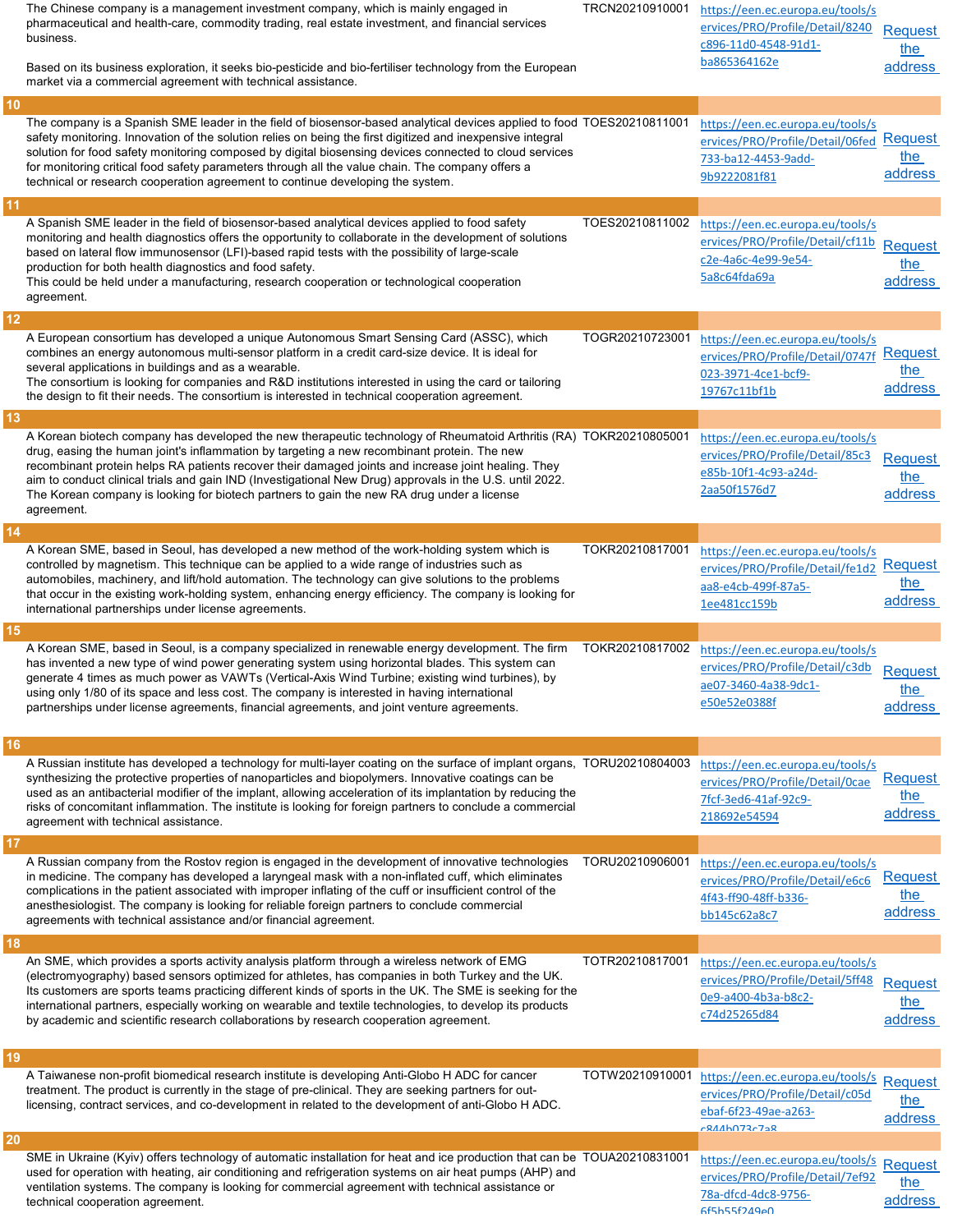|          | A Ukrainian company offers a comprehensive diagnostic apparatus that reveals the nature and cause<br>of pathology in 90% of clinical cases. The device is an original development of a new generation of<br>medical purposes based on a new concept and modern IT technologies. The advantages of this offer<br>are the reliability of the results, special software and a competitive price. Type of cooperation:<br>commercial agreement with technical assistance.                                                              | TOUA20210908001 | https://een.ec.europa.eu/tools/s<br>ervices/PRO/Profile/Detail/2f1b1<br>263-6592-4f0b-ba0d-<br>a2627aaad785         | <b>Request</b><br>the<br>address |
|----------|------------------------------------------------------------------------------------------------------------------------------------------------------------------------------------------------------------------------------------------------------------------------------------------------------------------------------------------------------------------------------------------------------------------------------------------------------------------------------------------------------------------------------------|-----------------|---------------------------------------------------------------------------------------------------------------------|----------------------------------|
| 22       |                                                                                                                                                                                                                                                                                                                                                                                                                                                                                                                                    |                 |                                                                                                                     |                                  |
|          | A Ukrainian R&D institute offers a complex microbial preparation for the protection of plants against<br>pathogens and pests. It exhibits antifungal, antibacterial, antiviral, insecticidal activity and growth<br>stimulating effect. It is used for grain, technical, vegetable crops, in gardening and forest park industry.<br>The institute is looking for license agreements with bio-factories, and enterprises that specialize in the<br>production of microbial biopreparations.                                         | TOUA20210909001 | https://een.ec.europa.eu/tools/s<br>ervices/PRO/Profile/Detail/e106<br>518b-3bfd-4ee9-91b2-<br>f2508f3c6b28         | Request<br>the<br>address        |
| 23       |                                                                                                                                                                                                                                                                                                                                                                                                                                                                                                                                    |                 |                                                                                                                     |                                  |
|          | An Italian innovative SME has developed and patented worldwide a virtual swim trainer providing a<br>strong LED light moving on a pool bottom or on the lane breakwater surface, so that the swimmer can<br>constantly see the pointer position and compare it with their own. The system, already used by<br>Olympics athletes, has been adapted to other sports or for rehabilitation purposes. The SME is<br>interested in commercial agreements with technical assistance with end users or sport plants<br>designers.         | TOIT20210830001 | https://een.ec.europa.eu/tools/s<br>ervices/PRO/Profile/Detail/a684<br>c045-0219-41d4-a760-<br>6da8675a4cc2         | <b>Request</b><br>the<br>address |
| 24       |                                                                                                                                                                                                                                                                                                                                                                                                                                                                                                                                    |                 |                                                                                                                     |                                  |
|          | Slovenian researchers developed a device for in situ determination of permeability. The materials are<br>not extracted for the measurement, which is very important for fragile materials. The method is non-<br>destructive and non-invasive. The researchers are looking for partners who would like to adapt the<br>developed prototype to specific requirements and sign licensing and/or research cooperation<br>agreements in the EU and beyond.                                                                             | TOSI20210823001 | https://een.ec.europa.eu/tools/s<br>ervices/PRO/Profile/Detail/1b03<br>e019-9799-4fc4-a0f9-<br>b83a4a64ca1f         | <b>Request</b><br>the<br>address |
| 25       |                                                                                                                                                                                                                                                                                                                                                                                                                                                                                                                                    |                 |                                                                                                                     |                                  |
|          | An Austrian SME has developed an easy to use, wireless solution to automate growing conditions of<br>plants such as °C, aeration, light and CO2 concentration. The system consists of one controller and<br>one power plug that are plugged in conventional power sockets and switch on/off connected hardware<br>such as fans. Growing conditions are easily controlled via an intuitive app. Partners are sought for<br>commercial, license and manufacturing agreements.                                                        | TOAT20210914001 | https://een.ec.europa.eu/tools/s<br>ervices/PRO/Profile/Detail/4b97<br>0278-00a7-459c-8730-<br>ca492e5ac02b         | Request<br>the<br>address        |
| 26       |                                                                                                                                                                                                                                                                                                                                                                                                                                                                                                                                    |                 |                                                                                                                     |                                  |
|          | An Italian high-tech start-up has developed, in collaboration with research centers and universities, an<br>innovative system of LED lamps and software applied to the fish farming sector. It helps to increase the<br>quality and quantity of production, reducing mortality, prolonging seasonality and improving animal<br>welfare. Organisations and companies operating in the fish farming sector are sought for commercial<br>agreements with technical assistance.                                                        | TOIT20210913001 | https://een.ec.europa.eu/tools/s<br>ervices/PRO/Profile/Detail/ec87<br>8116-087f-42c0-a81a-<br>12da875f5ce4         | Request<br>the<br>address        |
| 27       |                                                                                                                                                                                                                                                                                                                                                                                                                                                                                                                                    |                 |                                                                                                                     |                                  |
|          | A Spanish company specialised in sustainability, environment, climate change, and energy has<br>developed an innovative solution for processing retired lithium batteries from electric vehicles (EVs) to<br>manufacture energy-storage systems (EES). They manufacture their products from battery cells<br>removed from electric vehicles, giving them a second life. The company is looking for technical<br>cooperation agreement, research cooperation agreement, commercial agreement or other appropriate<br>are preferred. | TOES20210910001 | https://een.ec.europa.eu/tools/s<br>ervices/PRO/Profile/Detail/281e<br>4420-5297-4159-b058-<br>2fa729336acf         | <b>Request</b><br>the<br>address |
| 28       |                                                                                                                                                                                                                                                                                                                                                                                                                                                                                                                                    |                 |                                                                                                                     |                                  |
|          | A young innovative German SME from the AI sector is offering tailor-made AI, Big Data and IoT<br>solutions. The company is specialised in bringing cutting-edge state of AI from academia to industry.<br>Software development partners are sought as well as integrators for license and/or R&D cooperation.                                                                                                                                                                                                                      | TODE20210831001 | https://een.ec.europa.eu/tools/s Request<br>ervices/PRO/Profile/Detail/7821<br>d145-f613-4e8d-b490-<br>9d247a198352 | the<br>address                   |
| 29       |                                                                                                                                                                                                                                                                                                                                                                                                                                                                                                                                    |                 |                                                                                                                     |                                  |
|          | A German SME is interested in joining a EU research consortium. The SME will provide innovative<br>modeling and simulation software and services for domestic and industrial water supply and sanitation.<br>Fully coupled hydraulic models of sewer systems, surface flow, watercourses, and water-supply<br>networks are possible. Modelling of resource and energy recovery, transport and chemical reactions of<br>dissolved substances can be included. The SME is looking for research and technical cooperations.           | TODE20210806001 | https://een.ec.europa.eu/tools/s<br>ervices/PRO/Profile/Detail/0165<br>4daf-969c-4f63-aab9-<br>7f59047d1104         | <b>Request</b><br>the<br>address |
| 30       |                                                                                                                                                                                                                                                                                                                                                                                                                                                                                                                                    |                 |                                                                                                                     |                                  |
|          | An innovative honey preparation for the local treatment of long-term non-healing wounds has been<br>developed by a team of inventors from an established Slovak scientific and research institute and a<br>Slovak university.<br>The novelty of the honey preparation consists in the use of a combination of ascorbic acid with honey to<br>increase the antibacterial and antibiofilm potential of honey against pathogens of chronic wounds.<br>The preferred cooperation type is license agreement.                            | TOSK20200807001 | https://een.ec.europa.eu/tools/s<br>ervices/PRO/Profile/Detail/3d81<br>32ea-af1b-4db5-8900-<br>918ccb03f0ec         | <b>Request</b><br>the<br>address |
| 31<br>32 | A Slovak scientific institute has developed a new generation magnetoelastic deformation sensor based<br>on advanced amorphous/ nano (quasi) crystalline materials. The sensor was tested in real conditions<br>such as on a water dam, tunnel and a gas pipeline with excellent results. Application possibilities of the<br>technology are in civil engineering, traffic, geotechnics, hydrology and soil mechanics, etc. The<br>preferred cooperation types is license agreement.                                                | TOSK20210316002 | https://een.ec.europa.eu/tools/s<br>ervices/PRO/Profile/Detail/9a9fe<br>8f4-0d47-4f50-a94c-<br>f6ca1b08b9c1         | Request<br>the<br>address        |
|          |                                                                                                                                                                                                                                                                                                                                                                                                                                                                                                                                    |                 |                                                                                                                     |                                  |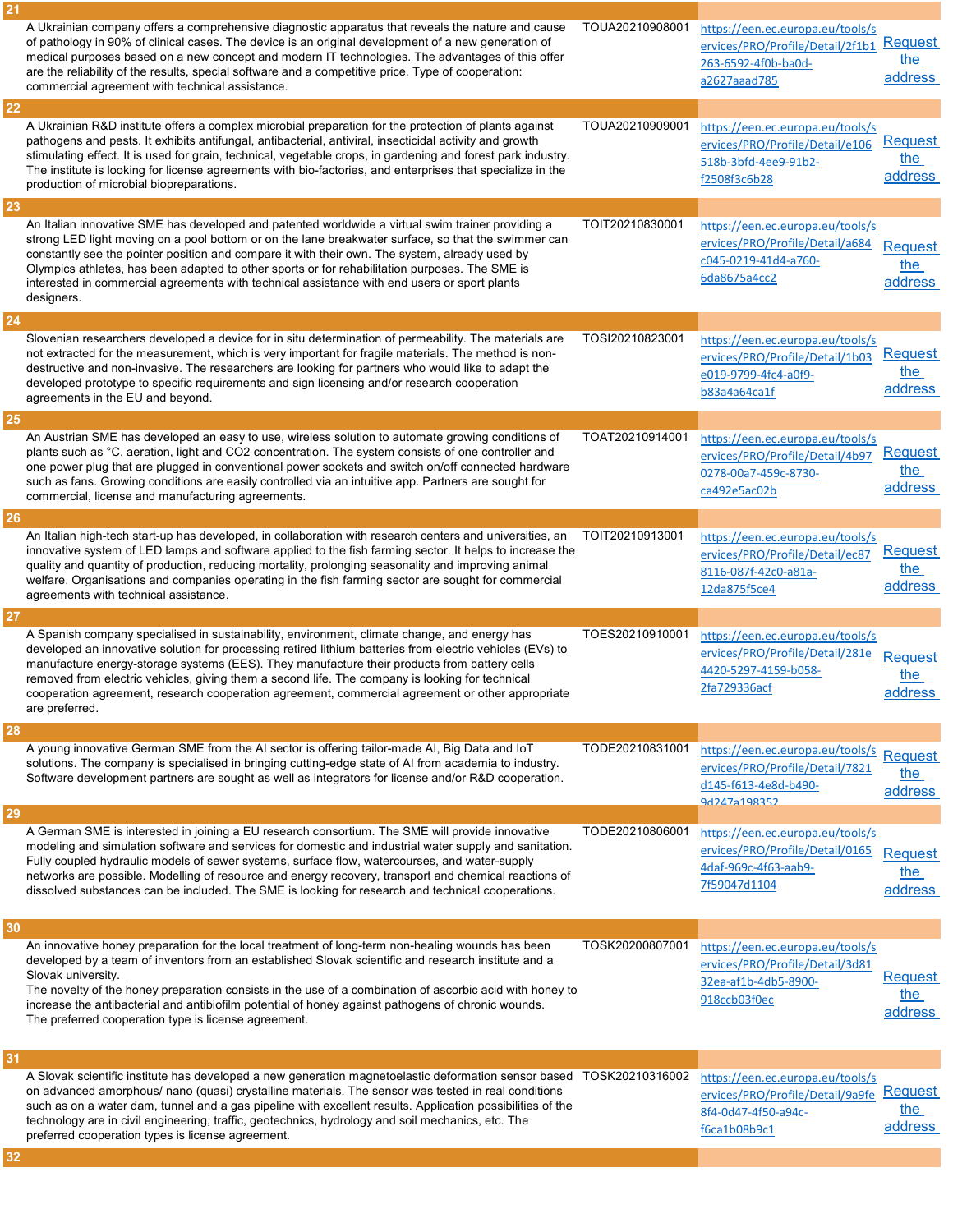| 33 | A team of inventors from an established Slovak scientific and research institute has developed a unique TOSK20210316004<br>technology -novel lightning threat indicator, which takes advantage of information about the increase of<br>electric charge of water droplets in a cloud, which is obtained by measuring the characteristics of<br>electromagnetic (EM) radiation backscattered by a cloud at two wavelengths. The proprietors of the<br>technology are looking for partners to cooperate with via license or financial agreement. |                 | https://een.ec.europa.eu/tools/s<br>ervices/PRO/Profile/Detail/6be5<br>bee4-8dc7-4870-9029-<br>e9d8d3e4b64d        | <b>Request</b><br>the<br>address |
|----|-----------------------------------------------------------------------------------------------------------------------------------------------------------------------------------------------------------------------------------------------------------------------------------------------------------------------------------------------------------------------------------------------------------------------------------------------------------------------------------------------------------------------------------------------|-----------------|--------------------------------------------------------------------------------------------------------------------|----------------------------------|
|    | Established Slovak scientific and research institute in cooperation with a Slovak university has<br>managed to breed a new variety of Amaranthus cruentus L, which has an increased seed production<br>potential compared to the so far industrially exploited varieties, while maintaining a high nutritional<br>value with a number of biologically valuable substances. The preferred cooperation type is license<br>agreement.                                                                                                            | TOSK20210316006 | https://een.ec.europa.eu/tools/s<br>ervices/PRO/Profile/Detail/27db<br>05dd-61c1-44a6-8b4d-<br>fa9bae66aae0        | <b>Request</b><br>the<br>address |
| 34 |                                                                                                                                                                                                                                                                                                                                                                                                                                                                                                                                               |                 |                                                                                                                    |                                  |
|    | An Australasian company with an office in Italy has 20 years of experience in designing and building<br>biogas and biomethane plants with waste-to-energy and wastewater treatment technologies. The<br>company has developed new efficient, sustainable and economically viable solutions applicable for<br>waste-to-energy and wastewater treatment value chain. Final users or system integrators are sought to<br>adapt such technologies to specific applications under commercial agreement with technical<br>assistance.               | TOIT20210907001 | https://een.ec.europa.eu/tools/s<br>ervices/PRO/Profile/Detail/2173<br>df2a-c68b-4d53-994d-<br>0d98093fbfb0        | <b>Request</b><br>the<br>address |
| 35 |                                                                                                                                                                                                                                                                                                                                                                                                                                                                                                                                               |                 |                                                                                                                    |                                  |
|    | The French company is a developer, operator and service provider in the fields of water, agriculture<br>and renewable energies in response to the problems associated with climate change in rural areas.<br>Since 60 years, it's been active throughout the world, with a particular interest in the Mediterranean<br>region. Already involved in transnational cooperations, it's currently looking to establish a research<br>cooperation agreement with a coordinator experienced in European calls for projects.                         | TOFR20210823001 | https://een.ec.europa.eu/tools/s<br>ervices/PRO/Profile/Detail/c20c1<br>c27-ba9c-4a2d-b017-<br>548a623bf1dc        | <b>Request</b><br>the<br>address |
| 36 |                                                                                                                                                                                                                                                                                                                                                                                                                                                                                                                                               |                 |                                                                                                                    |                                  |
|    | A Greek SME has developed an advanced Internet of Things system to optimise the energy<br>management of the home microgrid. It offers commercial co-operation with technical assistance to<br>energy demand response (DR) aggregators and energy suppliers to incorporate the technology in their<br>applications. It also seeks partners who develop IoT devices, smart appliances, and energy<br>management software for technical cooperation agreements to integrate this technology in their<br>products.                                | TOGR20210902001 | https://een.ec.europa.eu/tools/s<br>ervices/PRO/Profile/Detail/d436<br>73c8-9046-444c-aa82-<br>83efe9221d01        | <b>Request</b><br>the<br>address |
| 37 |                                                                                                                                                                                                                                                                                                                                                                                                                                                                                                                                               |                 |                                                                                                                    |                                  |
|    | An innovative device that lets one clamp a cross-section in a three-jaw chuck is aimed at engineering<br>companies with production of mechanical components via lathing. The research team at a university in<br>Bratislava offers this time-saving solution to manufacturers of tooling under license.                                                                                                                                                                                                                                       | TOSK20210907001 | https://een.ec.europa.eu/tools/s<br>ervices/PRO/Profile/Detail/0dbe<br>b836-dfc8-4cdc-9914-<br>h71rar945dhe        | <b>Request</b><br>the<br>address |
| 38 |                                                                                                                                                                                                                                                                                                                                                                                                                                                                                                                                               |                 |                                                                                                                    |                                  |
|    | New innovation related to rotary dynamometers has been developed by an R&D institution in Trnava<br>region. The innovation consists of a fixture for setting precise position of telemetry sensor of rotary<br>dynamometer clamped in the spindle of a machine tool. The preferred cooperation type is license<br>agreement. The team is looking for licensing the mentioned technology.                                                                                                                                                      | TOSK20210907002 | https://een.ec.europa.eu/tools/s<br>ervices/PRO/Profile/Detail/2dd2<br>a644-8381-469b-beee-<br>a0a84547e0e5        | <b>Request</b><br>the<br>address |
| 39 |                                                                                                                                                                                                                                                                                                                                                                                                                                                                                                                                               |                 |                                                                                                                    |                                  |
|    | There has been a new innovation developed by the team of researchers at R&D institution in Trnava<br>region. High quality and cost effective Pulse plasma generator is now ready for the market. The<br>university is looking for a partner to license the technology.                                                                                                                                                                                                                                                                        | TOSK20210907003 | https://een.ec.europa.eu/tools/s Request<br>ervices/PRO/Profile/Detail/9dcff<br>179-15f5-4e33-abc6-                | the<br>address                   |
| 40 |                                                                                                                                                                                                                                                                                                                                                                                                                                                                                                                                               |                 |                                                                                                                    |                                  |
|    | An Italian startup offers leading-edge eLearning services and tools: instructional design for digital and<br>blended training programs, content development with a SCORM (Shareable Content Object Reference<br>Mode) authoring tool, content fruition with a customizable LMS (Learning Management System)<br>platform. The company is looking for collaboration in product and content development in healthcare<br>and professional training. They are searching partners for technical cooperation and license agreement.                 | TOIT20210719001 | https://een.ec.europa.eu/tools/s<br>ervices/PRO/Profile/Detail/dbc7<br>7ca0-e407-42b3-90ce-<br>1727bd0101f4        | <b>Request</b><br>the<br>address |
| 41 |                                                                                                                                                                                                                                                                                                                                                                                                                                                                                                                                               |                 |                                                                                                                    |                                  |
|    | Dutch SME specialised in off-grid energy generation offers a cost effective zero emission energy<br>solution for offshore applications. The company is looking for companies active in offshore wind-, oil<br>and gas-, aquaculture- or maritime market to integrate this solution into their working process in the<br>framework of a commercial agreement with technical assistance.                                                                                                                                                        | TONL20210906001 | https://een.ec.europa.eu/tools/s<br>ervices/PRO/Profile/Detail/061d<br>8941-a629-4bcd-85c1-<br><u>a1fh5ac6203c</u> | <b>Request</b><br>the<br>address |
| 42 |                                                                                                                                                                                                                                                                                                                                                                                                                                                                                                                                               |                 |                                                                                                                    |                                  |
|    | A Dutch SME has developed a sustainable energy plant that uses sun, wind, batteries and intelligent<br>electronics combined with an Impress Current Cathodic Protection (ICCP), an anti-corrosion<br>technology. The company is looking for partners active in constructing offshore wind farms that are<br>interested in an environmentally alternative to diesel generators, harmful coatings and sacrificial<br>anodes, in the framework of a commercial agreement with technical assistance.                                              | TONL20210908001 | https://een.ec.europa.eu/tools/s<br>ervices/PRO/Profile/Detail/f81c0<br>7f4-e5e6-4432-a78d-<br>65fa1eb1e189        | Request<br>the<br>address        |
| 43 |                                                                                                                                                                                                                                                                                                                                                                                                                                                                                                                                               |                 |                                                                                                                    |                                  |
|    | A UK spin out has launched, and proven, an artificial intelligence (AI) based tool that incorporates<br>experimental and process data and uncertainty. It helps guide organisations to the best possible<br>material or chemical optimisation in around 80% fewer experiments. New materials and molecules<br>have been designed and manufacturing processes improved. Industries with a need for such are<br>sought for commercial agreements with technical assistance and technical cooperation.                                           | TOUK20210831001 | https://een.ec.europa.eu/tools/s<br>ervices/PRO/Profile/Detail/6456<br>aa42-10ff-46d9-ac39-<br>ba1c133718c1        | <b>Request</b><br>the<br>address |
| 44 |                                                                                                                                                                                                                                                                                                                                                                                                                                                                                                                                               |                 |                                                                                                                    |                                  |